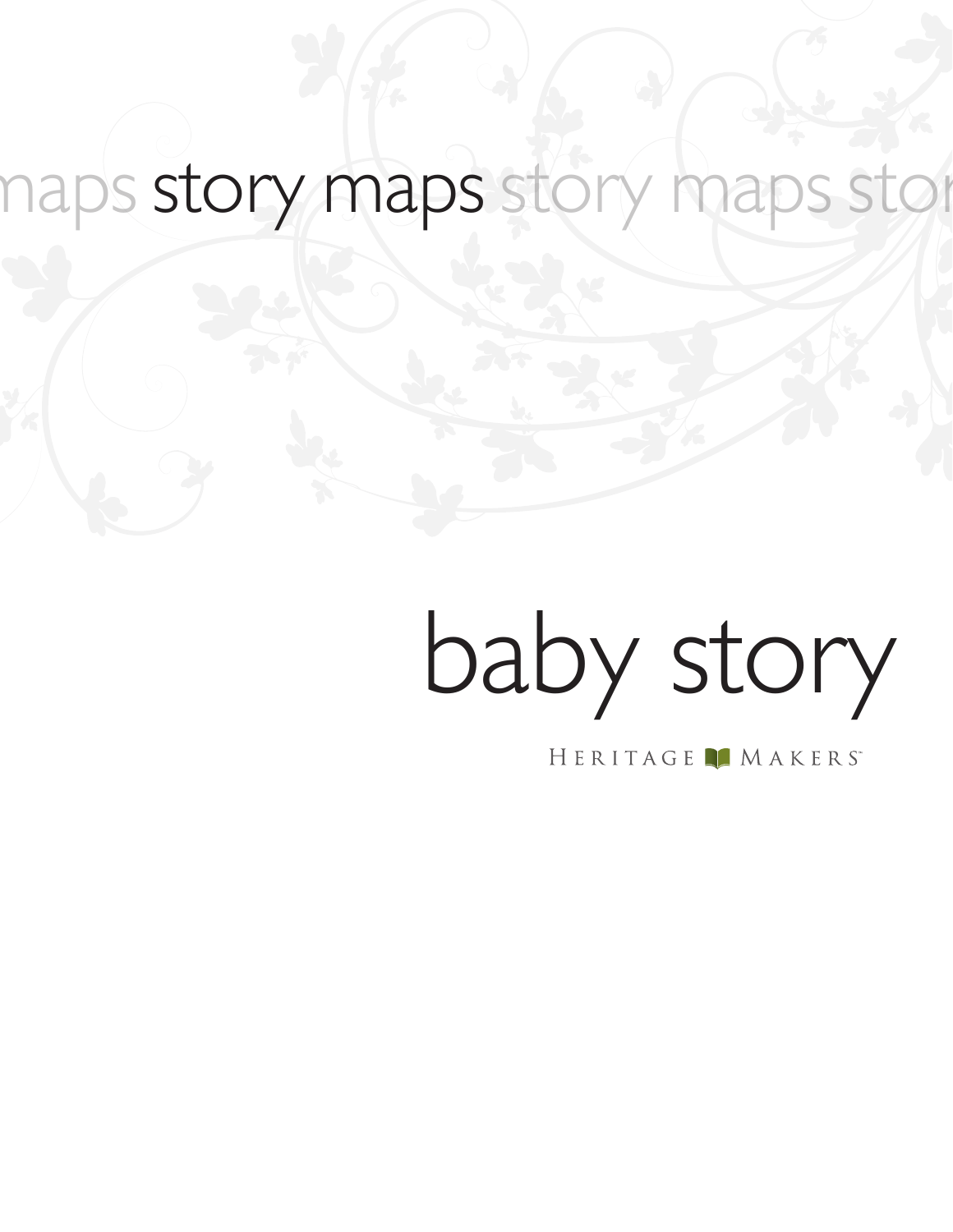# ps **baby story** story maps story ma

A guide to help you write your family's stories—your heritage. (21 pages)

#### *Directions:*

This Story Map will help guide you as you write and preserve your most precious memories. As you combine stories and photos you'll create a valuable treasure that can be shared for many years to come.

**Step I.** Read through the following questions and answer them. You may need to involve others with interviews and gathering information, or just answer the questions on your own. You do not need to answer each question or even use each theme; these are meant merely as guidelines. As you answer the question(s), your answers become the story.

*Step 2.* Get your photos scanned and uploaded into your Studio account. Your personal publishing consultant can help you get all of your photos scanned quickly and easily with scanning services. Just ask!

*Step 3.* Start creating. You can design your own page from scratch or use one of the many Heritage Makers' pre-designed templates.

Your book will have 21 pages. Additional pages are available for a minimal printing cost.

#### Front Cover

**Front Cover**<br>
Image<br>
Title Image Title Author

# **1** Page 1

Image Title of book Author You may also use this page for a special dedication, quote or poem.

#### Pages 2 & 3

Pages 2 & 3<br>Theme: Family I<br>Here is your ch *Theme: Family History* Here is your chance to give some background information about the baby's family and the mom and dad's romance.

- 1. How and when did the baby's parents meet and fall in love?
- 2. Where did the family live when the baby was born?
- 3. How many children were in the family before the baby was born?
- 4. What does the baby's family do for fun?
- 5. Where do the baby's parents work?
- 6. Are there any funny stories in the baby's family?

#### Pages 4 & 5

*Theme: More About Family Life* 

**Pages 4 & 5**<br>
Theme: More About Family Life<br>
Tell about family life before news of the baby came.

- 1. What do the baby's parents like to do as a couple?
- 2. What was the family life like before the baby came?
- 3. What goals did the family have at this time?
- 4. Does the family have special reunions and other get-togethers?
- 5. What are the names of grandparents and other relatives?
- 6. What do the baby's siblings or cousins do for fun?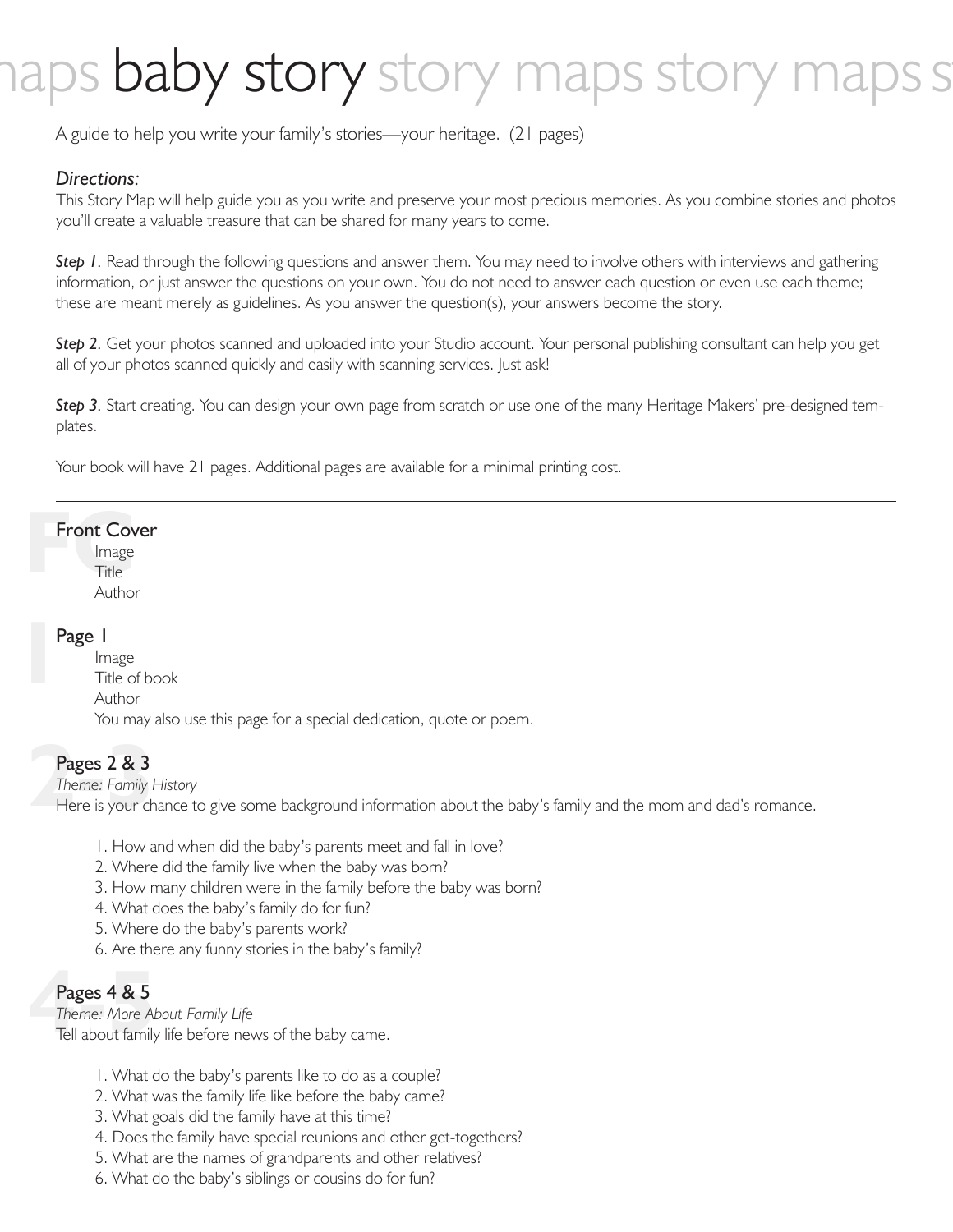# Pages 6 & 7<br>Theme: The Bair<br>Describe how Pages 6 & 7

*Theme: The Baby is Coming*

Describe how everyone found out about the baby.

- 1. When did the parents find out they were expecting?
- 2. Whom did the parents tell first?
- 3. How did siblings and relatives react to the news?
- 4. Are there any funny stories or thoughts related to the baby's coming?
- 5. When did the baby start to kick, move in womb, etc. his or her mother knew the baby was there because the mother could feel him or her?
- 6. What plans were made for the baby's arrival?

# Pages 8 & 9<br>Theme: The Exerpedia<br>Here you may Pages 8 & 9

*Theme: The Excitement of Expecting*

Here you may showcase the joys and wonder of expecting a baby.

- 1. Did the mother have any interesting food cravings?
- 2. How did others react to those cravings?
- 3. What were the reactions to the ultrasound of the baby?
- 4. When did the baby first move in the mother's tummy?
- 5. Was the mother in school or working during this time?
- 6. Did the parents have any expectations for the baby?

#### Pages 10 & 11

#### *Theme: Friends and Family*

Pages 10 & 11<br>Theme: Friends and Family<br>This is a great place to express gratitude for those who helped prepare for the baby.

- 1. Who helped prepare for the baby's arrival?
- 2. Did friends or relatives throw the mother a shower?
- 3. What gifts did the mother receive in celebration of the baby?
- 4. Who was expected to attend the delivery?
- 5. Was the baby named after anyone special?
- 6. Were there any predictions made about the baby?

#### Pages 12 & 13

*Theme: Baby Arrives*

Pages 12 & 13<br>
Theme: Baby Arrives<br>
Describe the anticipation and excitement of delivery.

- 1. What began to happen when the mother went into labor?
- 2. What happened during the delivery?
- 3. Who was there for the delivery?
- 4. Where and when was the baby born?
- 5. What things were the parents thinking about during the labor/delivery?
- 6. What were the parents' first thoughts and words?

#### Pages 14 & 15

**Pages 14 & 15**<br>
Theme: Vital Statistics<br>
Here the story shifts to the baby! Tell about your little baby. *Theme: Vital Statistics*

- 1. What was the weight and height of the baby?
- 2. What comments did people make about the baby?
- 3. Whom did the baby look like?
- 4. Who gave the baby his or her first bath?
- 5. What was the name of the baby's doctor?
- 6. Where was the baby born?